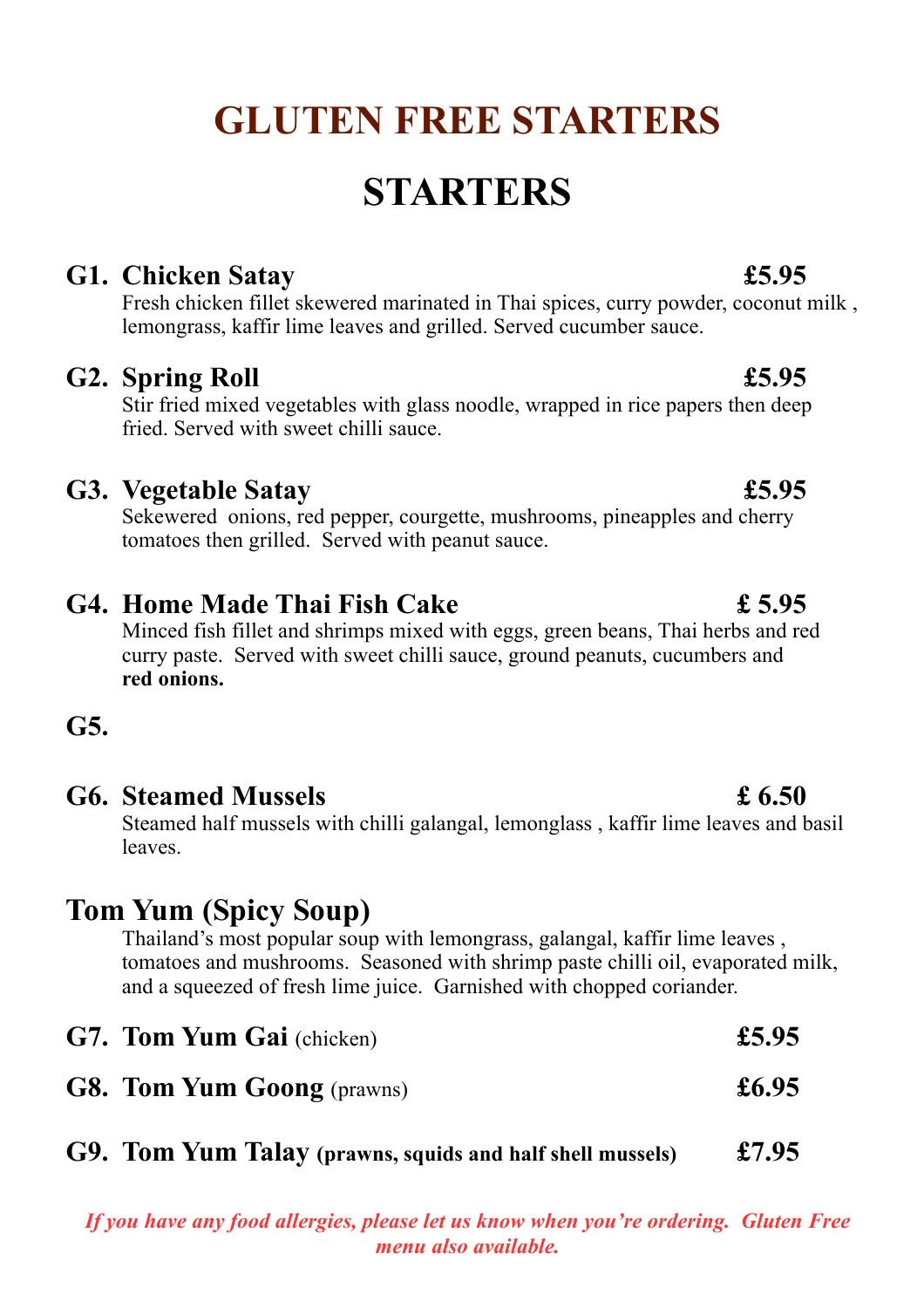# **Tom Kha (Coconut Soup)**

Tom Kha is one of the most famous Thai soup with lemongrass, galangal, kaffir lime leaves and mushrooms. Seasoned with coconut milk and a squeezed of fresh lime juice. Garnished with chopped coriander.

| <b>G10.Tom Kha Gai</b> (chicken)                                 | £ 5.95   |
|------------------------------------------------------------------|----------|
| <b>G11.Tom Kha Goong</b> (prawns)                                | £ 6.95   |
| <b>G12.Tom Kha Talay</b> (prawns, squids and half shell mussels) | £ $7.95$ |

# **GLUTEN FREE MAIN COURSES**

### **G15.Pad Khing** (Stir Fried with Ginger)

Stir fried with fresh ginger, onions, mixed peppers, mushrooms, carrots and spring onions.

| <b>Chicken or Pork</b> | £ 8.95  |
|------------------------|---------|
| <b>Prawns</b>          | £ 10.55 |

### **G16.Pad Kra Prow** (Stir Fried with Basil )

Stir fried with fresh chilli, garlic, onions, mushrooms, mixed peppers, green beans and holy basil leaf.

| <b>Chicken or Pork</b> | £ 8.95  |
|------------------------|---------|
| <b>Prawns</b>          | £ 10.55 |

### **G17.Pad Prik Geang**(Stir Fried with red curry paste.)

Stir fried with green beans, bamboo shoots, mixed peppers and sweet basil leaves in red curry sauce.

| <b>Chicken or Pork</b> | £ 8.95  |
|------------------------|---------|
| <b>Prawns</b>          | £ 10.55 |

### **G18.Stir Fried with Cashew Nut**

Stir fried with cashew nuts, onions, spring onions, mixed peppers in gluten free sauce.

| <b>Chicken</b> | £ $9.55$ |
|----------------|----------|
| <b>Prawns</b>  | £ 10.95  |

## **G19. Tod Khatiem prik Thai ( Stir fried with garlic )**

Stir fried with garlic, white pepper, ground coriander and oyster sauce. Served on bed sliced cabbage Garnished with chopped coriander and crispy garlic.

*If you have any food allergies, please let us know when you're ordering. Gluten Free menu also available.*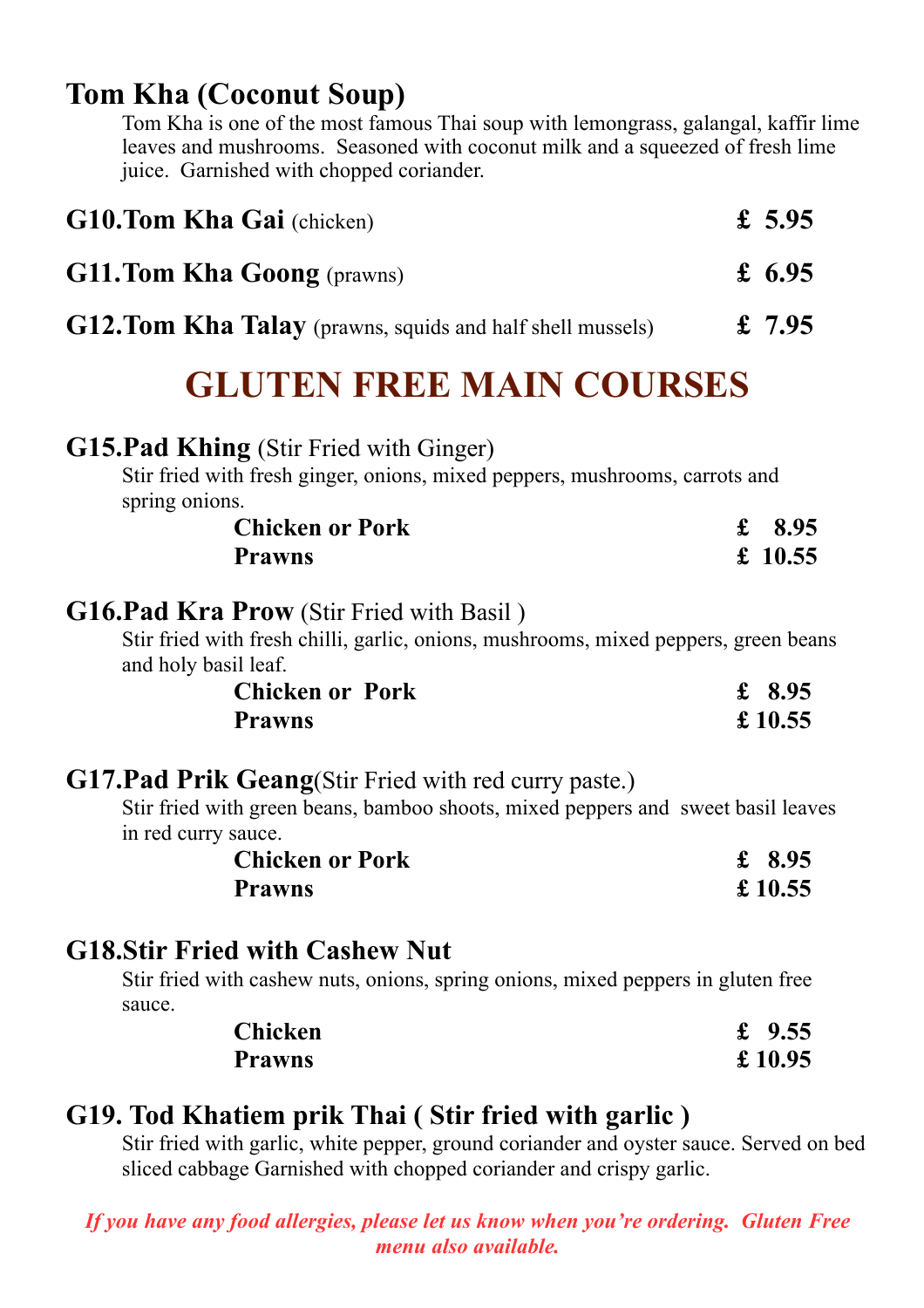| <b>G21.Scallop and Prawn with Asparagus</b>                                           | £12.95 |
|---------------------------------------------------------------------------------------|--------|
| Stir fried scallops and prawns with baby sweetcorn, mangetouts in gluten free sauce.  |        |
| <b>G22. Pad Bean Sprout with Tofu</b>                                                 | £ 7.95 |
| Stir fried bean sprout with tofu, onions, spring onion and mixed peppers with garlic. |        |

### **G23.Mixed Vegetable with Cashew Nut £ 8.45**

Stir fried fresh mixed vegetables with cashew nuts, onions, spring onions, mixed peppers in oyster and chilli sauce.

#### **G24.Pad Thai**

Stir fried rice noodles with egg, bean sprouts and spring onions, carrot , mixed peppers in tamarind sauce , served with ground peanut (ask for ground chill if you prefer spicy)

| <b>Chicken or Pork</b>                                    | £ $9.50$ |
|-----------------------------------------------------------|----------|
| <b>Prawns</b>                                             | £ 10.50  |
| <b>Mixed Seafood</b> (Prawns, half shell mussels, squids) | £ 11.99  |

#### **G25. Sweet & Sour ผัดเปรี)ยวหวาน**

Stir fried with fresh pineapples, mixed peppers, onions, cucumbers, tomatoes and carrots in sweet & sour sauce.

| <b>Chicken or Pork</b>     | £ 8.95 |
|----------------------------|--------|
| Prawn                      | £10.55 |
| <b>Salmon</b> (deep fried) | £11.95 |

| <b>G26. Weeping Tiger</b> (Popular Thai's North East Style)              | £ 13.99 |
|--------------------------------------------------------------------------|---------|
| Marinated sirloin steak with house sauce and then grilled. Served on bed |         |
| stir fried onions, red pepers, carrots and with roasted ground rice in   |         |
| Thai spicy sauce. Served on sizzling hot plate.                          |         |

 $G27.$ Beef Namtok (Popular Thai's North East Style) น้ำตก $*$ \*Spicy  $\qquad$  £ 13.99 Grilled sirloin steak then sliced and mixed with roasted ground rice, red onions, kaffir lime leaves, mint leaves, chopped spring onions and corianders. Seasoned with ground chilli and a squeezed of lime juice. (Recommended with sticky rice)

*If you have any food allergies, please let us know when you're ordering. Gluten Free menu also available.*

#### **Chicken or Pork £ 8.95 Prawns £ 9.95**

#### **G20. Steamed Seabass** \*\*Spicy **£14.99**

Spicy and sour Thai style sauce seasoned with squeezed lime juice , garlic and chlli, poured over steamed whole seabass and garnished with lemon sliced and choped fresh coriander.